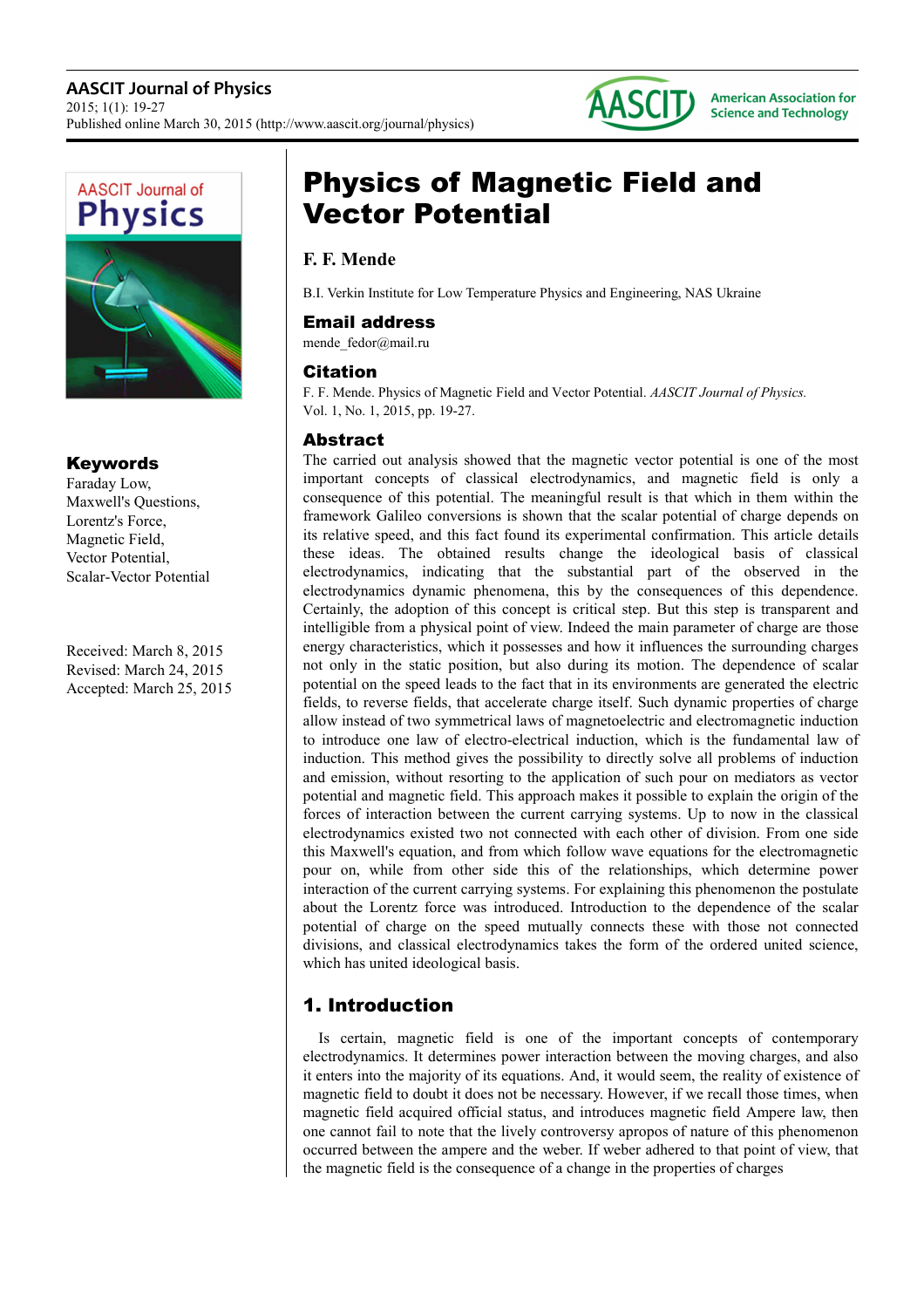themselves, determined by their motion, then the point of view of Ampere was reduced to the fact that the magnetic field is independent material concept. The formalization of this concept is known Ampere law about power interaction of conductors, on which move the charges. Magnetic field was introduced by ampere by phenomenological way on the basis of the observation of power interaction between the conductors, along which flows the current. The Ampere law, expressed in the vector form, determines magnetic field at the point

$$
\vec{H} = \frac{1}{4\pi} \int \frac{I\left[d\vec{l}\ \vec{r}\ \right]}{r^3} \tag{1.1}
$$

 $\overline{\phantom{a}}$ 

where *I* is current in the element *dl I* is current in the element  $d\vec{l}$ ,  $\vec{r}$  is vector, directed from *dl* to the point.

Axiomatic way, in the form separate postulate, introduced the Lorentz force, which determines the force, which acts in the magnetic field to the moving charge.

$$
\vec{F}_{L} = e\left[\vec{v} \times \mu \vec{H}\right]
$$
 (1.2)

where *e* is magnitude of the charge,  $\vec{v}$  its speed,  $\mu$  is magnetic permeability of the medium, in which moves the charge.

However in this axiomatics is an essential deficiency. If force acts on the moving charge, then in accordance with third Newton's law the reacting force, which balances the force, which acts on the charge, must occur and to us must be known the place of the application of this force. In this case the magnetic field is independent substance, comes out in the role of the mediator between the moving charges. And if we want to find the force of their interaction, then we must come running to the services of this mediator. In other words, we do not have law of direct action, which would give immediately answer to the presented question, passing the procedure examined, i.e., we cannot give answer to the question, where are located the forces, the compensating action of magnetic field to the charge.

Relationship (1.1) from the physical point sight causes bewilderment. The forces, which act on the body in the absence of losses, must be connected either with its acceleration, if it accomplishes forward motion, or with the centrifugal forces, if body accomplishes rotary motion. Finally, static forces appear when there is the gradient of the scalar potential of potential field, in which is located the body. But in relationship (1.1) there is nothing of this. Usual rectilinear motion causes the force, which is normal to the direction motion. What some new law of nature? To this question in the existing literature there is no answer also.

Its concept consists in the fact that around any moving charge appears the magnetic field (Ampere law), whose circulation is determined by the relationship

$$
\oint \vec{H} d\vec{l} = I , \qquad (1.3)
$$

where *I* is conduction current. The consequence of relationship (1.3) is the Maxwell's second equation

$$
rot \ \vec{H} = ne\vec{v} + \varepsilon \frac{\partial \vec{E}}{\partial t} = ne\vec{v} + \frac{\partial \vec{D}}{\partial t},
$$

if we to the conduction current add bias current. So magnetic field fell into Maxwell's equations.

It should be noted that the introduction of the concept of magnetic field does not be founded upon any physical basis, but it is the statement of the collection of some experimental facts, which with the aid of the specific mathematical procedures in large quantities of the cases give the possibility to obtain correct answer with the solution of practical problems. But, unfortunately, there is a number of the physical questions, during solution of which within the framework the concepts of magnetic field, are obtained paradoxical results. Here one of them.

Using relationships  $(1.1)$  and  $(1.1)$  not difficult to show that with the unidirectional parallel motion of two like charges, or flows of charges, between them must appear the additional attraction. However, if we pass into the inertial system, which moves together with the charges, then there magnetic field is absent, and there is no additional attraction. This paradox does not have an explanation.

Of force with power interaction of material structures, along which flows the current, are applied not only to the moving charges, but to the lattice, but in the concept of magnetic field to this question there is no answer also, since in equations (1.1-1.3) the presence of lattice is not considered. At the same time, with the flow of the current through the plasma its compression (the so-called pinch effect), occurs, in this case forces of compression act not only on the moving electrons, but also on the positively charged ions. And, again, the concept of magnetic field cannot explain this fact, since in this concept there are no forces, which can act on the ions of plasma.

#### 2. Vector Potential of Magnetic Field

Long time was considered that the vector potential of magnetic field is faster the mathematical operation, than the actually existing material field, but occurs that this not thus.

Using relationship  $(1.1)$ , it is possible to show that

$$
\frac{[d\vec{l}\vec{r}]}{r^3} = \left[ grad\left(\frac{1}{r}\right) d\vec{l} \right]
$$

and, besides the fact that

$$
\[grad\left(\frac{1}{r}\right)d\vec{l}\] = rot\left(\frac{d\vec{l}}{r}\right) - \frac{1}{r}rot d\vec{l}.
$$

.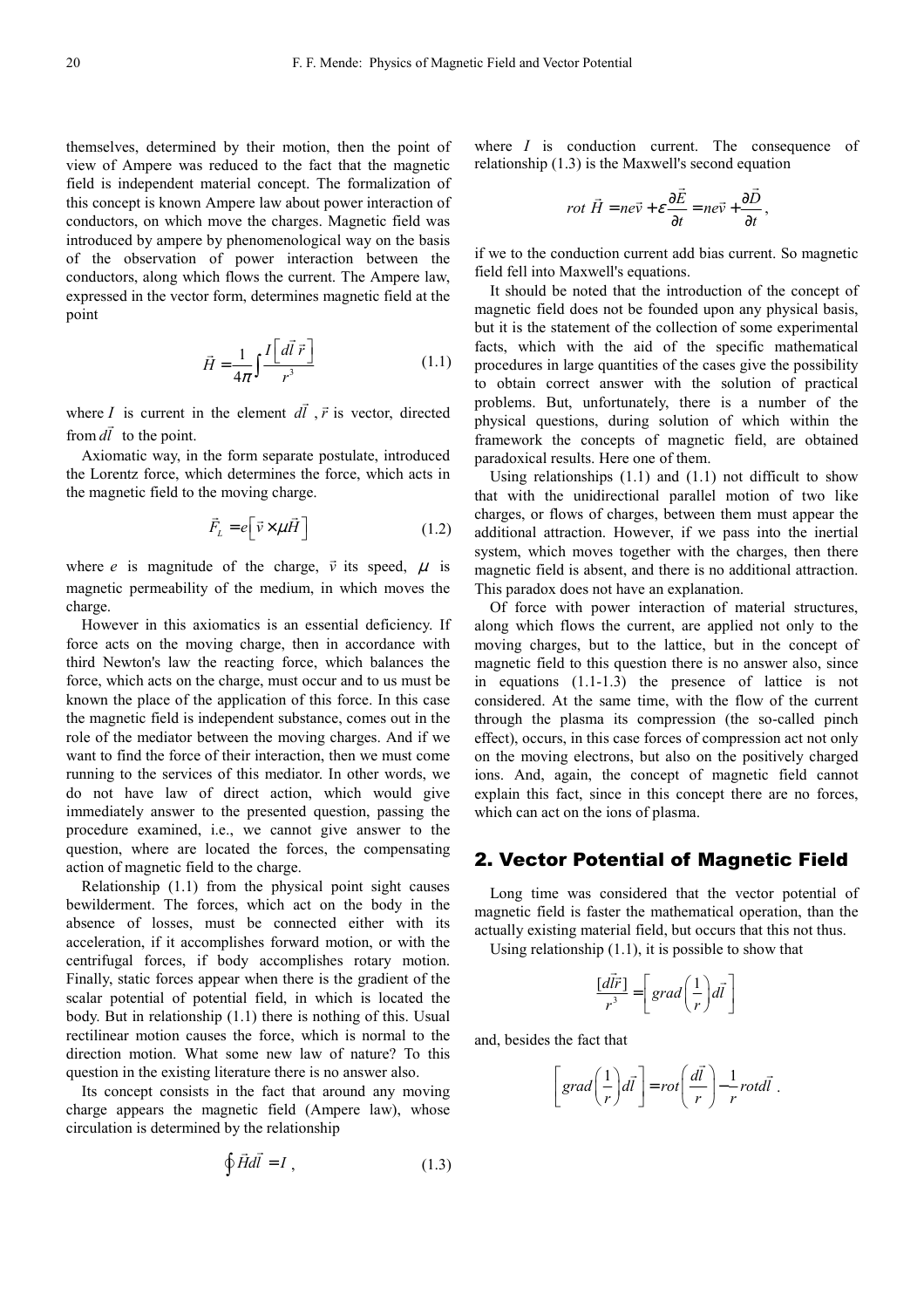

*Fig. 1. The formation of vector potential by the element of the conductor dl , along which flows the current I .* 

But the rotor *dl*  $\overline{a}$ is equal to zero and therefore is final

$$
\vec{H} = rot \int I \left( \frac{d\vec{l}}{4\pi r} \right) = rot \ \vec{A}_{H}
$$

where

$$
\vec{A}_H = \iint \left(\frac{d\vec{l}}{4\pi r}\right) \tag{2.1}
$$

the vector potential of magnetic field (Fig.1).

The remarkable property of this expression is the fact that the dependence of vector potential is inversely proportional to distance to the observation point, which is characteristic for the emission laws.

Since  $I = gv$ , where *g* linear charge, from relationship (2.1) we obtain:

$$
\vec{A}_H = \int \frac{g v \, d\vec{l}}{4\pi r} \, .
$$

If the size of the element *dl*  $\overline{\phantom{a}}$ , along which flows the current, is considerably less than distance to the observation point, then the vector potential, generated by the element *dl* , along which flows the current  $I = gv$ , has the form:

$$
\vec{A}_H = \frac{g v \, d\vec{l}}{4\pi r} \,. \tag{2.2}
$$

From this relationship follows interesting fact. Even on the direct current the dependence of vector potential on the distance corresponds to emission laws. And, it would seem, that, changing by jumps current in the short section of wire, and measuring the vector potential at the remote point, it is possible to transfer information into this point by the emission laws. But this interfere with the circumstance that the direct-current circuit is always locked to the local power source and therefore always there is both straight and return conductor. This special feature leads to the fact that in this situation the vector potential in the distant zone occurs inversely it is proportional to the square of distance to the observed point. This is easy to show based on the example of two parallel elements of conductor, *d* (Fig.2), in which flow the opposite currents.

In this case vector potential in the remote zone is defined as the sum of the vector potentials, created in the distant zone

individually by each current element.



*Fig. 2. The formation of the vector potential by two parallel sections of conductors, along which flow the opposite currents.* 

With satisfaction  $r \gg d$  this condition we obtain

$$
\vec{A}_H = \frac{gv \, d\vec{l}}{4\pi r} - \frac{gv \, d\vec{l}}{4\pi (r+d)} \approx \frac{gv \, d\vec{l} \, d}{4\pi r^2} \,. \tag{2.3}
$$

Since

$$
\vec{E} = -\mu_0 \frac{\partial \vec{A}_H}{\partial t},
$$
\n(2.4)

where  $\mu_0$  is magnetic permeability of vacuum, we find from (2.2) and (2.3):

$$
\vec{E}_1 = -\frac{\mu_0 g a \, d\vec{l}}{4\pi r} \,,\tag{2.5}
$$

$$
\vec{E}_2 = -\frac{\mu_0 g a \, d\vec{l}d}{4\pi r^2} \,,\tag{2.6}
$$

where  $a = \frac{dv}{dt}$  is acceleration of charge.

Since the speed of light is determined by the relationship

$$
c=\frac{1}{\sqrt{\varepsilon_0\mu_0}}.
$$

where  $\varepsilon_0$  is dielectric constant of vacuum, then equalities  $(2.5)$  and  $(2.6)$  can be rewritten:

$$
\vec{E}_1 = -\frac{ga \, d\vec{l}}{4\pi\varepsilon_0 c^2 \, r} \, \vec{E}_2 = -\frac{ga \, d\vec{l}d}{4\pi\varepsilon_0 c^2 \, r^2}
$$

If is located the point charge *e* , then these relationships take the form:

$$
\vec{E}_1 = -\frac{e\vec{a}}{4\pi\varepsilon_0 c^2 r}, \vec{E}_2 = -\frac{e\vec{a} \, d}{4\pi\varepsilon_0 c^2 r^2}
$$

.

The basic task of the laws of induction consists in the explanation of the reasons for appearance in the space of induction electrical pour on, and, therefore, also the forces of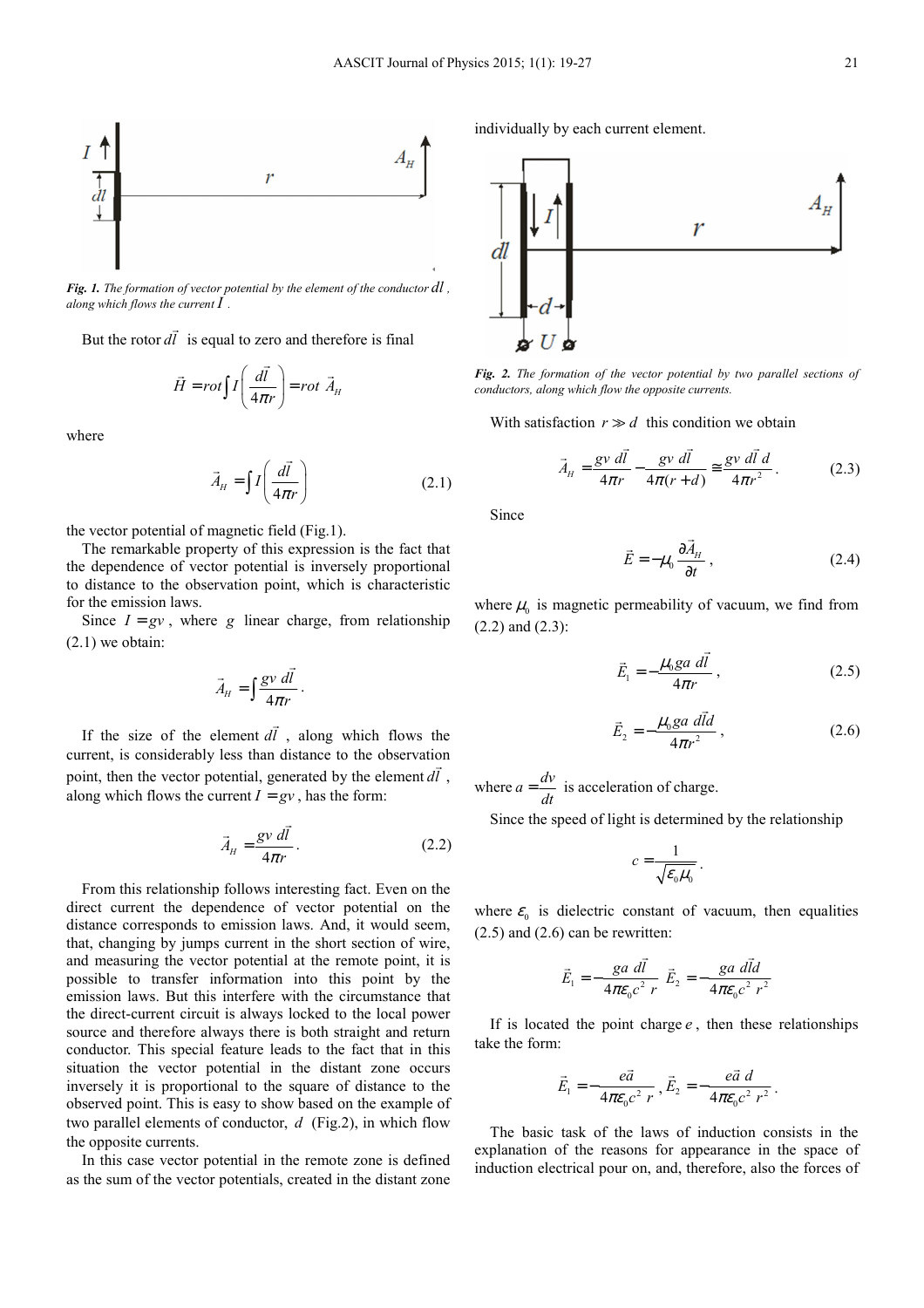those acting on the charge, at the particular point spaces. This is the primary task of the laws of induction, since. only electric fields, generated other one or method or another, exert power influences on the charge. Such fields it can determine the gradient of the scalar potential  $\vec{E} = -\text{grad }\varphi$ , but acceleration or retarding of charges also leads to the appearance in the surrounding space of electrical pour on inductions.

Faraday law, who for the vacuum is written as follows, is considered as the fundamental law of induction in the classical electrodynamics:

$$
\oint \vec{E} \ d\vec{l} = -\frac{\partial \Phi_B}{\partial t} = -\mu_0 \int \frac{\partial \vec{H}}{\partial t} \ d\vec{s} = -\int \frac{\partial \vec{B}}{\partial t} \ d\vec{s} \qquad (2.7)
$$

where  $\vec{B} = \mu_0 \vec{H}$  $\vec{B} = \mu_0 \vec{H}$  is magnetic induction vector,  $\Phi_B = \mu_0 \int \vec{H} d\vec{s}$ is flow of magnetic induction

This law is integral and does not give the local connection between the magnetic and electric field. From relationship (2.7) obtain the Maxwell's first equation

$$
rot \vec{E} = -\frac{\partial \vec{B}}{\partial t},
$$
\n(2.8)

Let us immediately point out to the terminological error. Faraday law should be called not the law of electromagnetic, as is customary in the existing literature, but by the law of magnetoelectric induction, since. a change in the magnetic pour on it leads to the appearance of electrical pour on, but not vice versa.  $\overline{a}$ 

Let us introduce the vector potential  $A_H$ e the vector potential  $A_H$ , which satisfies the equality  $\mu_0 \oint \vec{A}_H \, d\vec{l} = \Phi_B$ , where the outline of the integration coincides with the outline of integration in relationship (2.6), and the vector  $A_H$  is determined in all its sections, then

$$
\vec{E} = -\mu_0 \frac{\partial \vec{A}_H}{\partial t}
$$
 (2.9)

Introduced thus vector of determines the local connection between it and by electric field, and also between the gradients this vector and the magnetic field. Consequently, knowing the derivatives of a vector  $A_H$  on the time and on the coordinates, it is possible to determine the induced electrical and magnetic fields. It is not difficult to show that introduced thus vector  $A_H$ , is connected with the magnetic field with the following relationship:

$$
rot \vec{A}_H = \vec{H} , \qquad (2.10)
$$

thus, the vector of is more universal concept than the vector of magnetic field, since gives the possibility to define both magnetic and electric fields.

Until now, resolution of a question about the appearance of electrical pour on in different inertial moving systems (IS) it was possible to achieve in two ways. The first - consisted in

the calculation of the Lorentz force, which acts on the moving charges, the alternate path consisted in the measurement of a change in the magnetic flux through the outline being investigated. Both methods gave identical result. This was incomprehensible. In connection with the incomprehension of physical nature of this state of affairs they began to consider that the unipolar generator is an exception to the rule of flow [1].Let us examine this situation in more detail.

In order to answer the presented question, should be somewhat changed relationship (2.9), after replacing in it partial derivative by the complete:

$$
\vec{E}' = -\mu_0 \frac{d\vec{A}_H}{dt}
$$
 (2.11)

prime near the vector *E* means that this field is determined in the moving coordinate system, while the vector  $A_H$  it is determined in the fixed system. This means that the vector potential can have not only local, but also convection derivative, i.e., it can change both due to the change in the time and due to the motion in the three-dimensional changing field of this potential. In this case relationship (2.11) can be rewritten as follows:

 $\rightarrow$ 

$$
\vec{E}' = -\mu_0 \frac{\partial \vec{A}_H}{\partial t} - \mu_0 \left( \vec{v} \nabla \right) \vec{A}_H,
$$

where  $\vec{v}$  is speed of the prime system.

Consequently, the extra force, which acts on the charge in the moving system, will be written down

$$
\vec{F}_{v,1}' = -\mu_0 e(\vec{v}\nabla)\vec{A}_H.
$$

This force depends only on the gradients of vector potential and charge rate.

The charge, which moves in the field of the vector potential  $A_H$  with the speed  $\vec{v}$ , possesses potential energy [1]

$$
W = -e\mu_0 \left( \vec{v} \vec{A}_H \right).
$$

Therefore must exist one additional force, which acts on the charge in the moving coordinate system, namely:

$$
\vec{F}_{v,2}^{\prime} = -grad W = e\mu_0 grad(\vec{v} \vec{A}_H).
$$

Thus, the value of  $\mu_0 \left(\vec{v} A_H\right)$  $\vec{v} \cdot \vec{A}_{H}$ ) plays the same role, as the scalar potential  $\varphi$ , whose gradient also gives force. Consequently, the composite force, which acts on the charge, which moves in the field of vector potential, can have three components and will be written down as

$$
\vec{F}' = -e\mu_0 \frac{\partial \vec{A}_H}{\partial t} - e\mu_0 \left(\vec{v} \nabla\right) \vec{A}_H + e\mu_0 grad \left(\vec{v} \vec{A}_H\right) \tag{2.12}
$$

The first of the components of this force acts on the fixed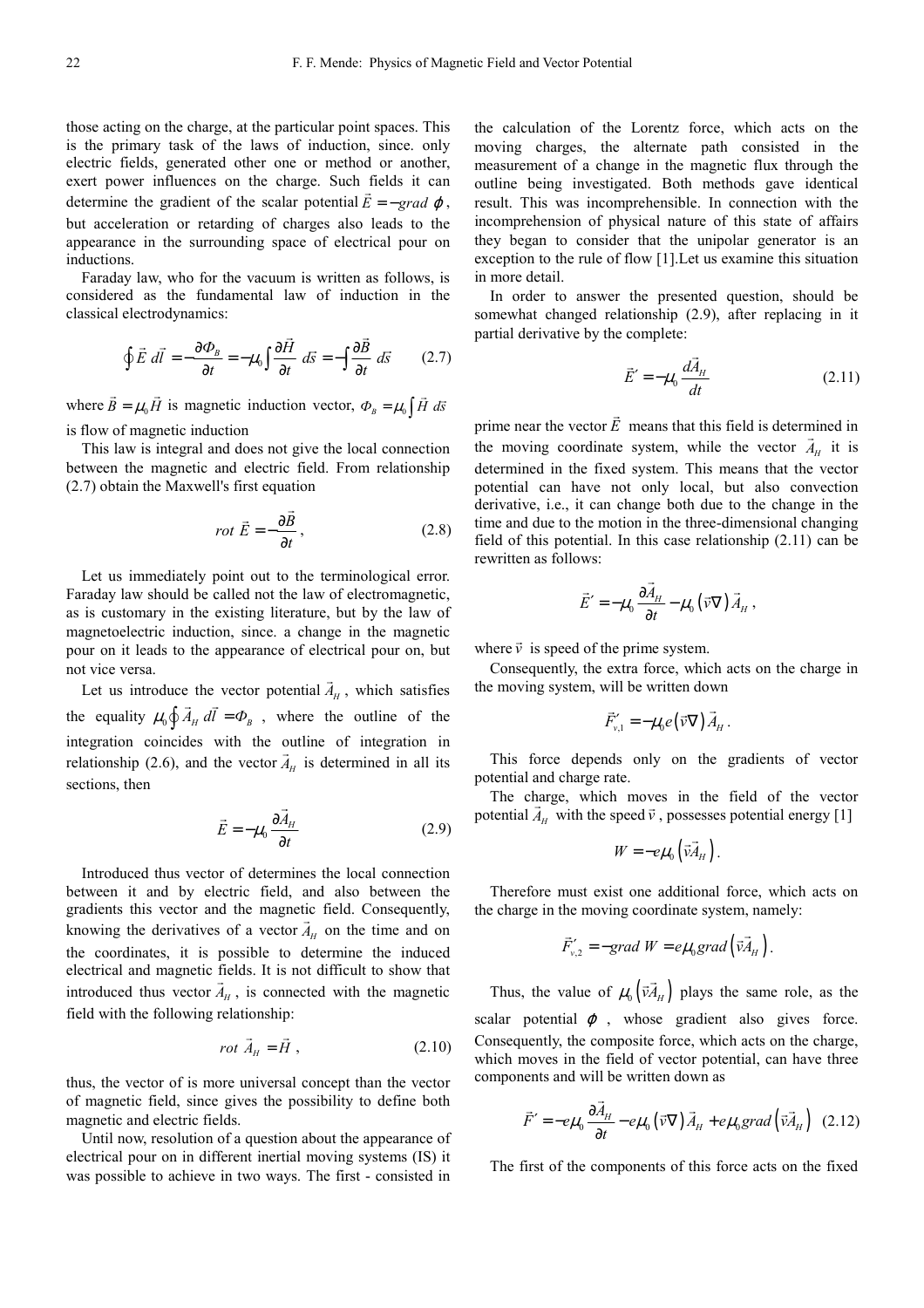charge, when vector potential changes in the time and has local time derivative. Second component also determines changes of the vector potential with time, but they are connected already with the motion of charge in the threedimensional changing field of this potential. Entirely different nature in force, which is determined by last term of relationship (2.12). It is connected with the fact that the charge, which moves in the field of vector potential, it possesses potential energy, whose gradient gives force. From relationship (2.12) follows

$$
\vec{E}' = -\mu_0 \frac{\partial \vec{A}_H}{\partial t} - \mu_0 (\vec{v} \nabla) \vec{A}_H + \mu_0 grad (\vec{v} \vec{A}_H)
$$
 (2.13)

This is a complete law of mutual induction. It defines all electric fields, which can appear at the assigned point of space, this point can be both the fixed and that moving. This united law includes and Faraday law and that part of the Lorentz force, which is connected with the motion of charge in the magnetic field, and without any exceptions gives answer to all questions, which are concerned mutual magnetoelectric induction. This law without any exceptions gives answer to all questions, which are concerned mutual magnetoelectric induction. It is significant, that, if we take rotor from both parts of equality (2.13), attempting to obtain the Maxwell's first equation, then it will be immediately lost the essential part of the information, since. rotor from the gradient is identically equal to zero.

If we isolate those forces, which are connected with the motion of charge in the three-dimensional changing field of vector potential, and to consider that

$$
\mu_0 grad (\vec{v} \vec{A}_H) - \mu_0 (\vec{v} \nabla) \vec{A}_H = \mu_0 [\vec{v} \times rot \vec{A}_H],
$$

that from (2.12) we will obtain

$$
\vec{F}_v' = e\mu_0 \left[ \vec{v} \times rot \vec{A}_H \right]
$$
 (2.14)

and, taking into account (2.10), let us write down

$$
\vec{F}'_{\nu} = e\mu_0 \left[ \vec{v} \times \vec{H} \right], \tag{2.15}
$$

or

$$
\vec{E}'_{\nu} = \mu_0 \left[ \vec{\nu} \times \vec{H} \right] \tag{2.16}
$$

and it is final

$$
\vec{F}' = e\vec{E} + e\vec{E}'_{\nu} = -e\frac{\partial \vec{A}_{H}}{\partial t} + e\mu_{0} \left[\vec{v} \times \vec{H}\right]
$$
 (2.17)

Can seem that relationship  $(2.17)$  presents Lorentz force; however, this not thus. In this relationship the field  $E$ , and the field  $E'_{\nu}$  are induction: the first is connected with a change of the vector potential with time, the second is obliged to the motion of charge in the three-dimensional changing field of this potential. In order to obtain the total

force, which acts on the charge, necessary to the right side of relationship (2.17) to add the term

$$
\vec{F}'_{\Sigma} = -e \text{ grad } \varphi + e\vec{E} + e\mu_0 \left[\vec{v} \times \vec{H}\right],
$$

where  $\varphi$  is scalar potential, created at the observation point by the uncompensated charges.

In this case relationship (2.13) can be rewritten as follows:

$$
\vec{E}' = -\mu_0 \frac{\partial \vec{A}_H}{\partial t} - \mu_0 \left( \vec{v} \nabla \right) \vec{A}_H + \mu_0 \text{grad} \left( \vec{v} \vec{A}_H \right) - \text{grad } \varphi, \text{ (2.18)}
$$

or, after writing down the first two members of the right side of relationship (2.18) as the derivative of vector potential on the time, and also, after introducing under the sign of gradient two last terms, we will obtain

$$
\vec{E}' = -\mu_0 \frac{d\vec{A}_H}{dt} + grad\left(\mu_0 \left(\vec{v}\vec{A}\right) - \varphi\right).
$$
 (2.19)

If both parts of relationship (2.19) are multiplied by the magnitude of the charge, then will come out the total force, which acts on the charge. From Lorentz force it will differ in terms of the force  $-e\mu_0 \frac{\partial A_\mu}{\partial t}$  $-e\mu_{0} \frac{\partial A_{i}}{\partial t}$  $\frac{d^{2}H}{dt}$ . From relationship (2.19) it is evident that the value  $(\mu_0 \vec{v} A) - \varphi$  $\vec{v} \cdot \vec{A}$ ) –  $\varphi$  plays the role of the generalized scalar potential. If we take rotor from both parts of relationship (2.19) and to consider that *rot grad* = 0, then we will obtain:

$$
rot E' = -\mu_0 \frac{d\vec{H}}{dt}.
$$

If we in this relationship replace total derivative by the quotient, i.e., to consider that the fields are determined only in the assigned inertial system, then we will obtain the Maxwell's first equation.

Previously Lorentz force was considered as the fundamental experimental postulate, not connected with the law of induction. By calculation to obtain last term of the right side of relationship (2.17) was only within the framework SR, after introducing two postulates of this theory. In this case all terms of relationship (2.17) are obtained from the law of induction, using the conversions of Galileo. Moreover relationship (2.17) this is a complete law of mutual induction, if it are written down in the terms of vector potential. This is the very thing rule, which gives possibility, knowing fields in one IS, to calculate fields in another inertial system, and there was no this rule, until now, in the classical electrodynamics.

The structure of the forces, which act on the moving charge, is easy to understand based on the example of the case, when the charge moves between two parallel planes, along which flows the current (Fig. (3) Let us select for the coordinate axis *z* in such a way that the axis of would be directed normal to planes, and the axis *y* was parallel. Then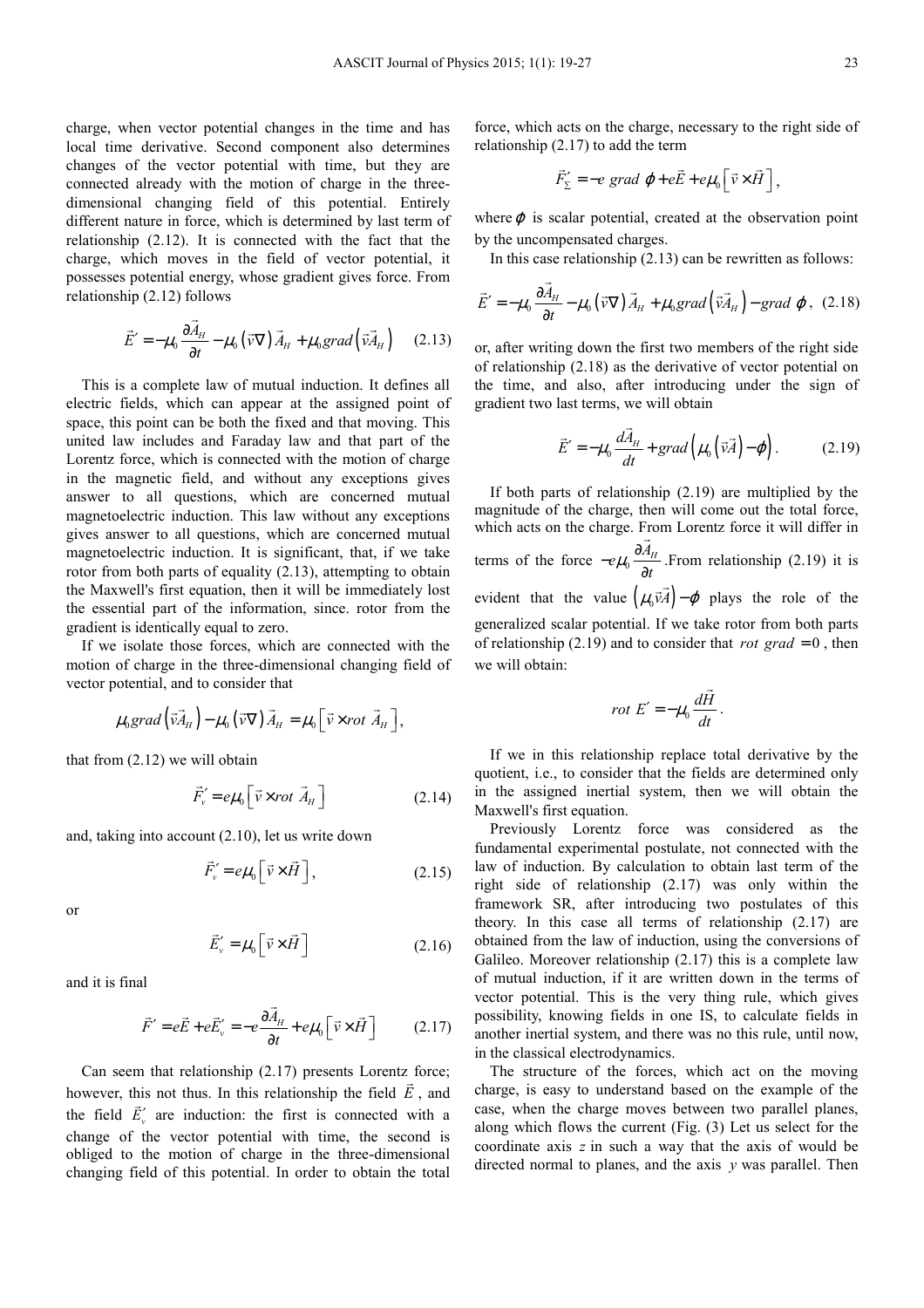for the case, when the distance between the plates considerably less than their sizes (in this case on the picture this relationship not observed), the magnetic field of between them will be equal to the specific current of , which flows along the plates.



*Fig. 3. Forces, which act on the charge, which moves in the field of vector potential.* 

The magnetic field  $H_x$  between them will be equal to the specific current  $I_y$ , which flows along the plates. If the vector potential on the lower plate is equal to zero, then its *y* is the component, calculated off the lower plate, will grow according to the law  $A_v = I_v z$ 

If charge moves in the direction of the axis *y* near the lower plate with the speed  $v_y$ , then the force  $F_z$ , which acts on the charge, is determined by last term of relationship (1.12) and it is equal

$$
F_z = e\mu v_y I_y \,. \tag{2.20}
$$

Is directed this force from the lower plate toward the upper.

If charge moves along the axis *z* from the lower plate to the upper with the speed  $v_z = v_y$ , then for finding the force should be used already second term of the right side of relationship (2.12). This force in the absolute value is again equal to the force, determined by relationship (2.20), and is directed to the side opposite to axis *y* . With any other directions of motion the composite force will be the vector sum of two forces, been last terms of relationship (2.12).However, the summary amount of this force will be determined by relationship (2.17), and this force will be always normal to the direction of the motion of charge. Earlier was considered the presence of this force as the action of the Lorentz force, whose nature was obscure, and it was introduced as experimental postulate. It is now understandable that it is the consequence of the combined action of two forces, different in their nature, whose physical sense is now clear. However, in this case one basic problem appears. As we already spoke, from the point of view of third Newton's law, if force acts on the charge, then it must be and result ant it force and place the application of this force must be known. The concept of the magnetic field of answer to this question does not give, since the magnetic field, and vector potential come out as the independent substance, with which occurs such an interaction.

Understanding the structure of forces gives to us the

possibility to look to the already known phenomena from other side. With which is connected existence of the forces, which do extend loop with the current? In this case this circumstance can be interpreted not as the action of Lorentz force, but from an energy point of view. The current, which flows through the element of annular turn is located in the field of the vector potential, created by the remaining elements of this turn, and, therefore, it has it stored up potential energy. The force, which acts on this element, is caused by the presence of the potential gradient energy of this element and is proportional to the gradient to the scalar product of the current strength to the vector potential at the particular point. Thus, it is possible to explain the origin of ponderomotive (mechanical) forces. If current broken into the separate current threads, then they all will separately create the field of vector potential. Summary field will act on each thread individually, and, in accordance with last term of the right side of relationship  $(2.12)$ , this will lead to the mutual attraction.

One should emphasize that in relationship (2.14) and (2.19) all fields have induction origin, and they are connected first with of the local derivative of vector potential, then or by the motion of charge in the three-dimensional changing field of this potential. If fields in the time do not change, then in the right side of relationships (2.14) and (2.15) remain only last terms, and they explain the work of all existing electric generators with moving mechanical parts, including the work of unipolar generator. Relationship (2.13) gives the possibility to physically explain all composing tensions electric fields, which appears in the fixed and that moving the coordinate systems. In the case of unipolar generator in the formation of the force, which acts on the charge, two last addend right sides of equality (2.13) participate, introducing identical contributions.

Now let us show that the relationships, obtained by the phenomenological introduction of magnetic vector potential, can be obtained and directly from the Faraday law. With conducting of experiments Faraday established that in the outline is induced the current, when in the adjacent outline direct current is switched on or is turned off or adjacent outline with the direct current moves relative to the first outline. Therefore in general form Faraday law is written as follows:

$$
\oint \vec{E}' d\vec{l}' = -\frac{d\Phi_B}{dt} \tag{2.21}
$$

This writing of law indicates that during the record of the circulation integral of the vector  $E$  in moving prime IS near *E* and *dl* should be placed the primes, which indicate that that the flow is determined in one IS, and field in another. But if circulation is determined in the fixed coordinate system, then primes near *E* and *dl* be absent, but in this case to the right in expression (2.21) must stand particular time derivative.

Complete time derivative in relationship (2.21) indicates the independence of the eventual result of appearance e.m.f. in the outline from the method of changing the flow. Flow can change both due to the local derivative of magnetic flux on the time and due to its convective component. We calculate the value of magnetic flux in relationship (2.21)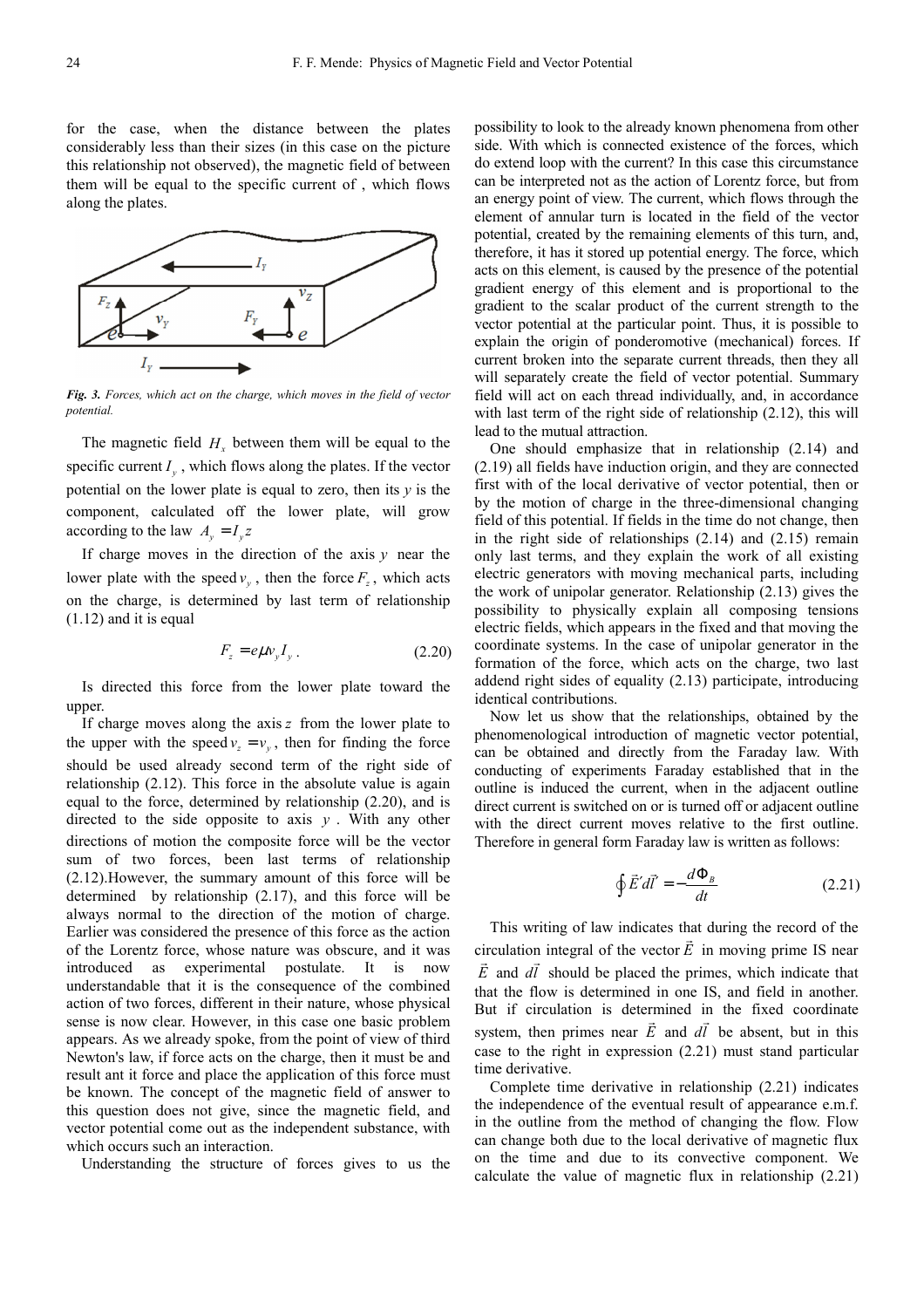with the aid of the expression:

$$
\Phi_B = \int \vec{B} \, d\vec{s}' \tag{2.22}
$$

where the magnetic induction  $B = \mu_0 H$  $\overline{a}$  is determined in the fixed coordinate system, and the element  $d\vec{s}'$  is determined in the moving system.

Taking into account (2.21), we obtain from (2.22)

$$
\oint \vec{E}' d\vec{l}' = -\frac{d}{dt} \int \vec{B} \ d\vec{s}'.
$$

since  $\frac{d}{dt} = \frac{\partial}{\partial t} + \vec{v} \text{ grad}$  $=\frac{\partial}{\partial t}+$  $\vec{v}$  grad, let us write down:

$$
\oint \vec{E}' d\vec{l}' = -\int \frac{\partial \vec{B}}{\partial t} d\vec{s}' - \oint \left[ \vec{B} \times \vec{v} \right] d\vec{l}' - \int \vec{v} \, div \vec{B} \, d\vec{s}' \, (2.23)
$$

In this case contour integral is taken on the outline *dl*′  $\overline{\phantom{a}}$ tegral is taken on the outline  $dl'$ , which covers the area  $d\vec{s}'$ . Let us immediately note that entire following presentation will be conducted under the assumption the validity of the Galileo conversions, i.e.,  $d\vec{l}' = dl$  and  $d\vec{s}' = d\vec{s}$ . Since  $div\vec{B} = 0$ , from (1.23) we obtain the relationship

$$
\vec{E}' = \vec{E} + \left[\vec{v} \times \vec{B}\right],\tag{2.24}
$$

Let us note that this relationship is obtained not by the introduction of postulate about the Lorentz force, or from the Lorenz conversions, but directly from the Faraday law, moreover within the framework the Galileo conversions. Thus, Lorentz force is the direct consequence of the law of magnetoelectric induction.  $\overline{a}$ 

Taking into account that  $H = rot A<sub>H</sub>$ , from relationship (2.23) we obtain

$$
\vec{E}' = -\mu_0 \frac{\partial A_H}{\partial t} + \mu_0 \left[ \vec{v} \times rot \ \vec{A} \right],
$$

and further

$$
\vec{E}' = -\mu_0 \frac{\partial \vec{A}_H}{\partial t} - \mu_0 \left( \vec{v} \nabla \right) \vec{A}_H + \mu_0 \text{grad} \left( \vec{v} \vec{A}_H \right). \quad (2.25)
$$

Again came out relationship (2.13), but it is obtained directly from the Farrday law. True, and this way thus far not shedding light on physical nature of the origin of Lorentz force, since the true physical causes for appearance and magnetic field and vector potential to us nevertheless are not thus far clear.

# 3. Physical Causes for the Appearance of the Vector Potential of Magnetic Field

In this division will made attempt find the precisely

physically substantiated ways of obtaining the conversions pour on upon transfer of one IS to another, and to also explain what dynamic potentials and fields can generate the moving charges. The first step, demonstrated in the works [2- 5], was made in this direction a way of the introduction of the symmetrical laws of magnetoelectric and electromagnetic induction. Further development of these ideas their practical application is carried out in the works [6-13]. These laws are written as follows:

$$
\oint \vec{E}' dl' = -\int \frac{\partial \vec{B}}{\partial t} d\vec{s} + \oint \left[ \vec{v} \times \vec{B} \right] dl'
$$
\n
$$
\oint \vec{H}' dl' = \int \frac{\partial \vec{D}}{\partial t} d\vec{s} - \oint \left[ \vec{v} \times \vec{D} \right] dl'
$$
\n(3.1)

or

$$
rot\vec{E}' = -\frac{\partial \vec{B}}{\partial t} + rot \left[ \vec{v} \times \vec{B} \right]
$$
  

$$
rot\vec{H}' = \frac{\partial \vec{D}}{\partial t} - rot \left[ \vec{v} \times \vec{D} \right]
$$
 (3.2)

For the constants pour on these relationships they take the form:

$$
\vec{E}' = \begin{bmatrix} \vec{v} \times \vec{B} \end{bmatrix}
$$
  

$$
\vec{H}' = -\begin{bmatrix} \vec{v} \times \vec{D} \end{bmatrix}
$$
 (3.3)

In relationships (3.1-3.3) prime and not prime values present fields and elements in moving and fixed IS respectively. It must be noted, that conversions (3.3) earlier could be obtained only from the Lorenz conversions.

The relationships (3.1-3.3), which present the laws of induction, do not give information about how arose fields in initial fixed IS. They describe only laws governing the propagation and conversion pour on in the case of motion with respect to the already existing fields.

The relationship  $(3.3)$  attest to the fact that in the case of relative motion of frame of references, between the fields *E* and *H* there is a cross coupling, i.e., motion in the fields *H* leads to the appearance pour on *E* and vice versa. From these relationships escape the additional consequences, which were for the first time examined in the work [4].Outside of a long charged rod electric field is determined from relation  $E = \frac{1}{2}$  $E = \frac{g}{2\pi\epsilon r}$ , where *g* is linear charge rod, *r* is

distance from the axis of the rod to the observation point.

If we in parallel to the axis of rod in the field of *E* begin to move with the speed ∆*v* another IS, then in it will appear the additional magnetic field  $\Delta H = \varepsilon E \Delta v$ . If we now with respect to already moving IS begin to move third frame of reference with the speed  $\Delta v$ , then already due to the motion in the field ∆*H* will appear additive to the electric field  $\Delta E = \mu \varepsilon E (\Delta v)^2$ . This process can be continued and further, as a result of which can be obtained the number, which gives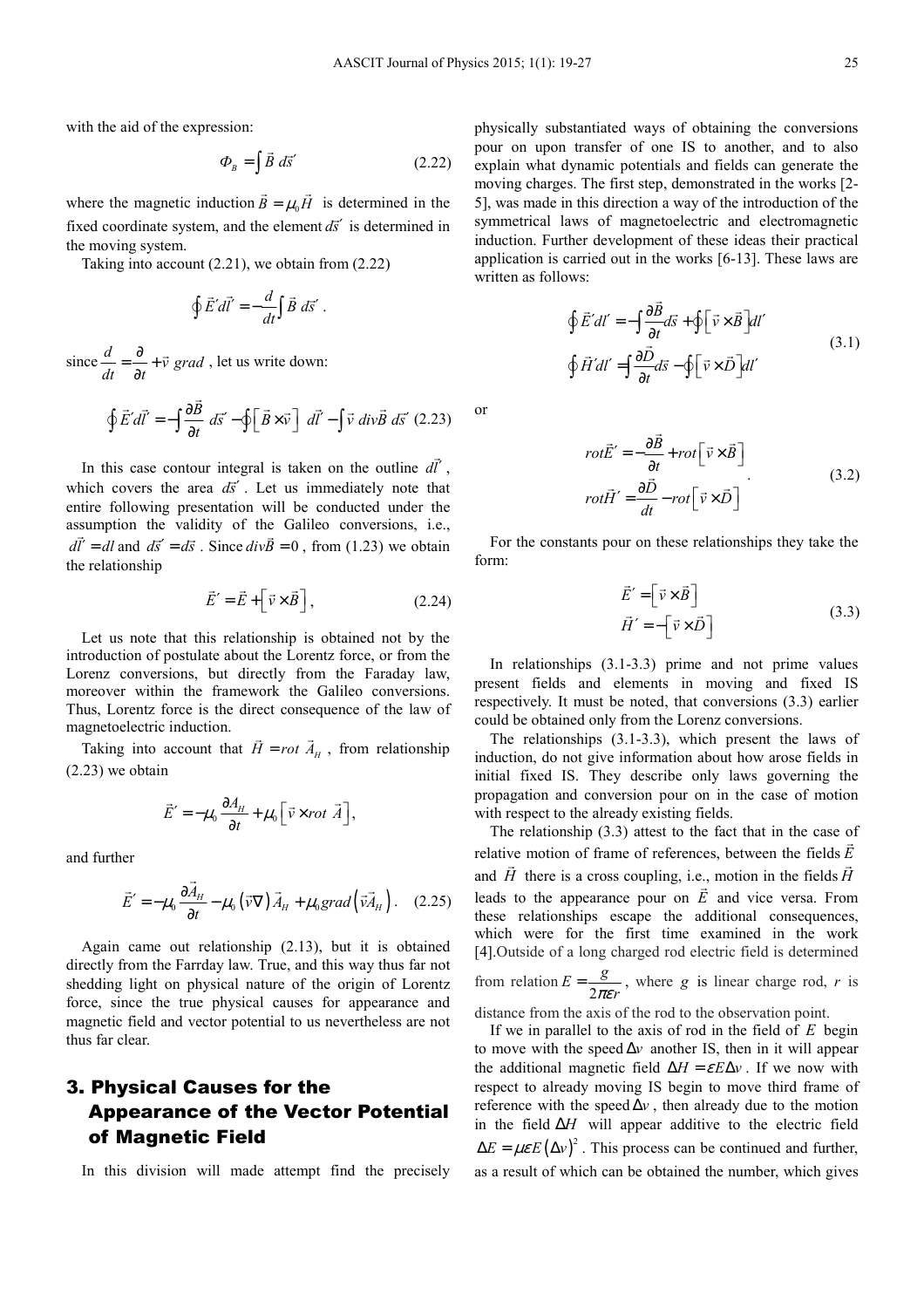the value of the electric field  $E'_r(r)$  in moving IS with reaching of the speed  $v = n\Delta v$ , when  $\Delta v \rightarrow 0$ , and  $n \rightarrow \infty$ . In the final analysis in moving IS the value of dynamic electric field will prove to be more than in the initial and to be determined by the relationship:

$$
E'(r, v_{\perp}) = \frac{gch\frac{v_{\perp}}{c}}{2\pi\epsilon r} = Ech\frac{v_{\perp}}{c}.
$$

If speech goes about the electric field of the single charge *e* , then its electric field will be determined by the relationship:

$$
E'(r, v_{\perp}) = \frac{ech \frac{v_{\perp}}{c}}{4\pi \varepsilon r^2},
$$

where  $v_{\perp}$  is normal component of charge rate to the vector, which connects the moving charge and observation point.

Expression for the scalar potential, created by the moving charge, for this case will be written down as follows:

$$
\varphi'(r, v_{\perp}) = \frac{ech \frac{v_{\perp}}{c}}{4\pi\epsilon r} = \varphi(r) ch \frac{v_{\perp}}{c},
$$
\n(3.4)

where  $\varphi(r)$  is scalar potential of fixed charge. The potential  $\varphi'(r, v_+)$  can be named scalar-vector, since. it depends not only on the absolute value of charge, but also on speed and direction of its motion with respect to the observation point. Maximum value this potential has in the direction normal to the motion of charge itself. Moreover, if charge rate changes, which is connected with its acceleration, then can be calculated the electric fields, induced by the accelerated charge.

Leading edge of the electric pulse, which is extended in the long line, is depicted in Fig. 4.



*Fig. 4. Current wave front, which is extended in the long line.* 

The section  $z_1$  represents the pulse rise time, and in this section proceeds the acceleration of charges from their zero speed (more to the right the section  $z_1$ ) to the value of speed, determined by the relationship

$$
v = \sqrt{\frac{2eU}{m}} \; ,
$$

where *e* and *m* are charge and the mass of current carriers, and U is voltage drop across the section  $z_1$ . Then the dependence of the speed of current carriers on the coordinate

will take the form:

$$
v^2(z) = \frac{2e}{m} \frac{\partial U}{\partial z} z \tag{3.5}
$$

Since we accepted the linear dependence of stress from the time on incoming line, the equality occurs

$$
\frac{\partial U}{\partial z} = \frac{U}{z_2} = E_z \,,
$$

where  $E_z$  is field strength, which accelerates charges in the section  $z_1$ . Consequently, relationship (3.5) we can rewrite

$$
v^2(z) = \frac{2e}{m} E_z z.
$$

Using for the value of scalar- vector potential relationship (3.4), let us calculate it as the function *z* on a certain distance of *r* from the line of

$$
\varphi(z) = \frac{e}{4\pi \varepsilon_0 r} \left( 1 + \frac{1}{2} \frac{v^2(z)}{c^2} \right) = \frac{e}{4\pi \varepsilon_0 r} \left( 1 + \frac{eE_z z}{mc^2} \right). \tag{3.6}
$$

For the record of relationship (3.6) are used only first two members of expansion in series, functions, determined by relationship (3.4).

Using the formula  $E = -\text{grad }\varphi$ , and differentiating relationship  $(3.6)$  on  $z$ , we obtain

$$
E'_{z} = -\frac{e^2 E_z}{4\pi \ \varepsilon_0 rmc^2} \tag{3.7}
$$

where  $E'_z$  is the electric field, induced at a distance  $r$  from the conductor of line. Near *E* we placed prime in connection with the fact that calculated field it moves along the conductor of line with the speed of light, inducing in the conductors surrounding line the induction currents, opposite to those, which flow in the basic line. The acceleration  $a$ , tested by the charge  $e$  in the field  $E$ , is determined by the relationship  $a_z = \frac{CD_z}{\sigma}$  $a_z = \frac{eE_z}{m}$ . Taking this into account from (3.7) we

obtain

$$
E'_{z} = -\frac{ea_{z}}{4\pi \varepsilon_{0}c^{2} r}
$$
 (3.8)

Thus, the charges, accelerated in the section of the line  $z_1$ , induce at a distance *r* from this section the electric field, determined by relationship (3.8). Direction of this field conversely to field, applied to the accelerated charges. Thus, is obtained the law of direct action, which indicates what electric fields generate around themselves the charges, accelerated in the conductor. This law can be called the law of electro-electrical induction, since it, passing fields mediators (magnetic field or vector potential), gives straight answer to what electric fields the moving electric charge